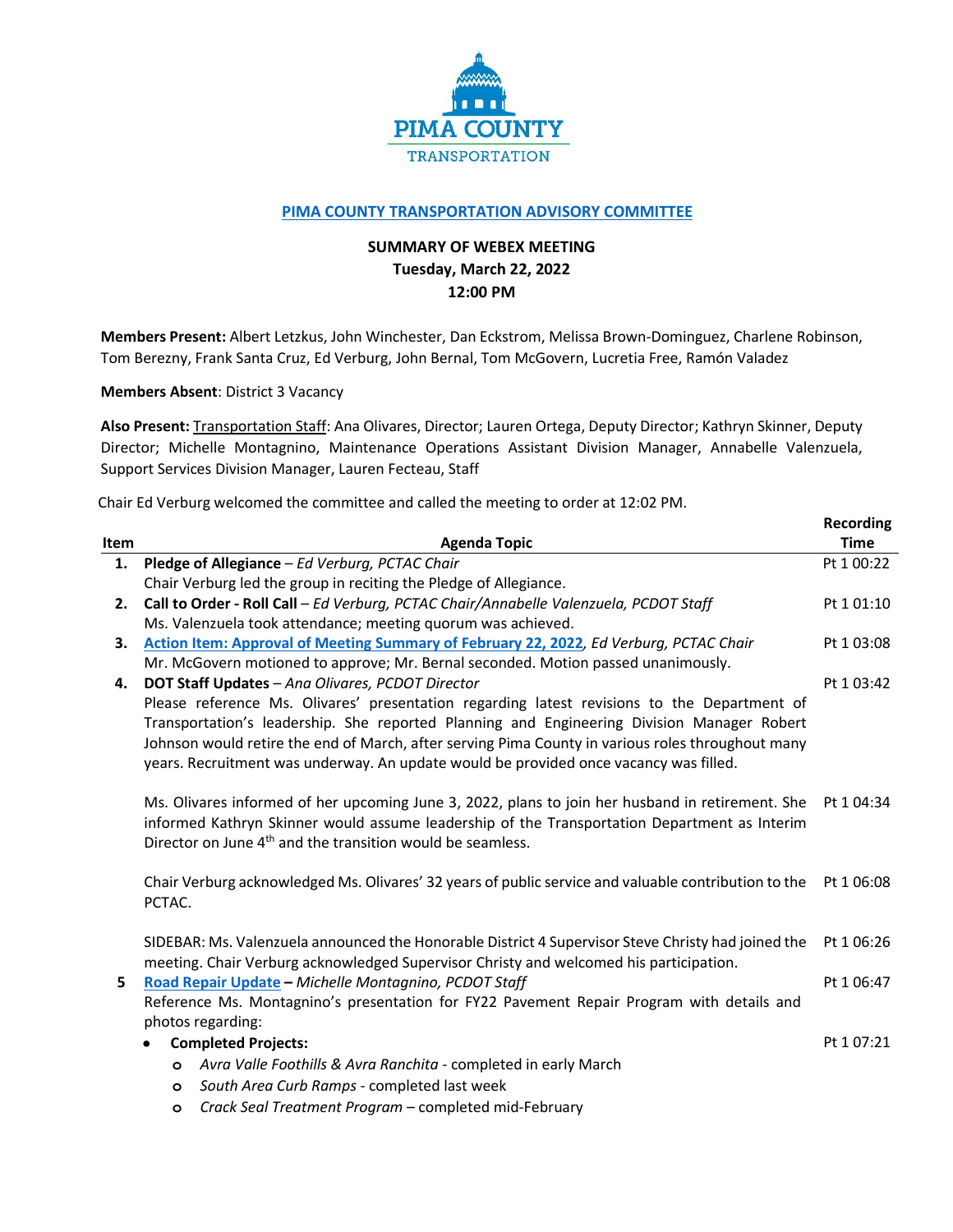utility adjustments starting April 4th.

| Item            | <b>Agenda Topic</b>                                                                                                                                                                                                                                                                                                                                                                                                                                                                                                                                                                                                                                                                                                                                                                                                                                                                                                                                                                                                                                                                                                                                                                                                                                                                                                                                                                                                       | Recording<br><b>Time</b> |
|-----------------|---------------------------------------------------------------------------------------------------------------------------------------------------------------------------------------------------------------------------------------------------------------------------------------------------------------------------------------------------------------------------------------------------------------------------------------------------------------------------------------------------------------------------------------------------------------------------------------------------------------------------------------------------------------------------------------------------------------------------------------------------------------------------------------------------------------------------------------------------------------------------------------------------------------------------------------------------------------------------------------------------------------------------------------------------------------------------------------------------------------------------------------------------------------------------------------------------------------------------------------------------------------------------------------------------------------------------------------------------------------------------------------------------------------------------|--------------------------|
| 5.<br>$\bullet$ | In-Construction Projects - the slide included percent complete for each project, based on<br>amounts billed at end of February.<br>New in-construction projects included:<br>$\circ$<br>Central Low Volume projects in the Butterfield business district and other low volume<br>roads in the area – construction began end of February and contractor submitted for<br>substantial completion today. This project will soon move into the completed category.<br>Surface Treatments - Micro-seal on Cortaro Farms Road was completed early March.<br>٠<br>Contractor is fog-sealing and on schedule for completion in late April.<br>Curb Ramp Projects - these projects are speeding up:<br>٠<br>Countryside Area and other curb ramp projects; and<br>North of CDO - will move along faster since the South Area curb ramp project was<br>$\bullet$<br>completed. The contractor is moving onto the North of CDO curb ramps project.                                                                                                                                                                                                                                                                                                                                                                                                                                                                                   | Pt 1 07:50               |
|                 | <b>Awarded Projects include:</b><br>Casas del Oeste, Sunny Hills Estates and Thornydale Terrace - this BOS District 1 JOC project<br>$\circ$<br>was awarded to Granite and consists of 2-inch plane/mill and pave of 2.65 mi. local roads<br>within the subdivision. It was a follow-on project to some curb ramp projects underway and<br>came in lower than the engineer's estimate at \$1.3M.<br>Metropolitan No. 1, Metropolitan Estates and Heritage Hills II - this BOS District 1 JOC<br>$\circ$<br>project was awarded to Granite and consisted of 2-inch plane/mill and pave of 2.49 mi. local<br>roads and 0.15 mi. arterial/collector. This project came in just above the engineer's estimate<br>at \$1.27M and was a follow-on to the North of CDO Curb Ramp projects.<br>Northpoint Ridge Add, Northpointe Ridge additions, Saguaro Vista & Sheva Vistas - this BOS<br>$\circ$<br>District 1 JOC project was awarded to Markham. Project consisted of 2-inch plane/mill and<br>pave of 4.99 mi. local roads within subdivision limits. This project came in a little over the<br>engineer's estimate at \$1.1M.<br>Program Status by the Numbers - The Countryside Subdivision and the Summerhaven packages<br>advertised in early April. There were two projects in the Awarded but Not Started category,<br>mostly smaller JOC subdivision work that would be addressed quickly. Most other projects were | Pt 1 10:57<br>Pt 1 12:34 |
|                 | In-Construction and well underway such as the Curb Ramp projects at 87% completion and<br>quickly moving into the Completed stage by April.<br>Arterial and local road projects were making steady progress.                                                                                                                                                                                                                                                                                                                                                                                                                                                                                                                                                                                                                                                                                                                                                                                                                                                                                                                                                                                                                                                                                                                                                                                                              |                          |
| ٠               | <b>Overall Status by the Dollars</b> – The original program budget of \$85.5M was revised to \$97.5 M <sup>Pt 1 13:44</sup><br>due to received bids and increased pricing because of the economy and material shortages. The<br>additional funds were allocated from the department's Operating budget.<br>Road Repair and Preservation Projects Map - yellow marked road projects were yet to be<br>started. However, the red marked road projects would quickly be changing into blue to show<br>project completion.                                                                                                                                                                                                                                                                                                                                                                                                                                                                                                                                                                                                                                                                                                                                                                                                                                                                                                    | Pt 1 14:13               |
|                 | Mr. Bernal inquired if the challenges on Arivaca Road had been resolved. Ms. Montagnino replied<br>that the department was looking at different treatment options for the base course. The staff was<br>leaning toward a lime sub-base treatment for those areas. The staff would work with the contractor<br>to develop a work plan, schedule and defined limits of needed repairs.                                                                                                                                                                                                                                                                                                                                                                                                                                                                                                                                                                                                                                                                                                                                                                                                                                                                                                                                                                                                                                      | Pt 1 14:28               |
|                 | Mr. Berezny thanked the Department of Transportation staff and confirmed receiving the proposed<br>project schedule requested last month. He said it helped keep residents informed. Ms. Montagnino<br>replied that Green Valley would soon see more activity because staff issued a Notice to Proceed for                                                                                                                                                                                                                                                                                                                                                                                                                                                                                                                                                                                                                                                                                                                                                                                                                                                                                                                                                                                                                                                                                                                | Pt 1 15:17               |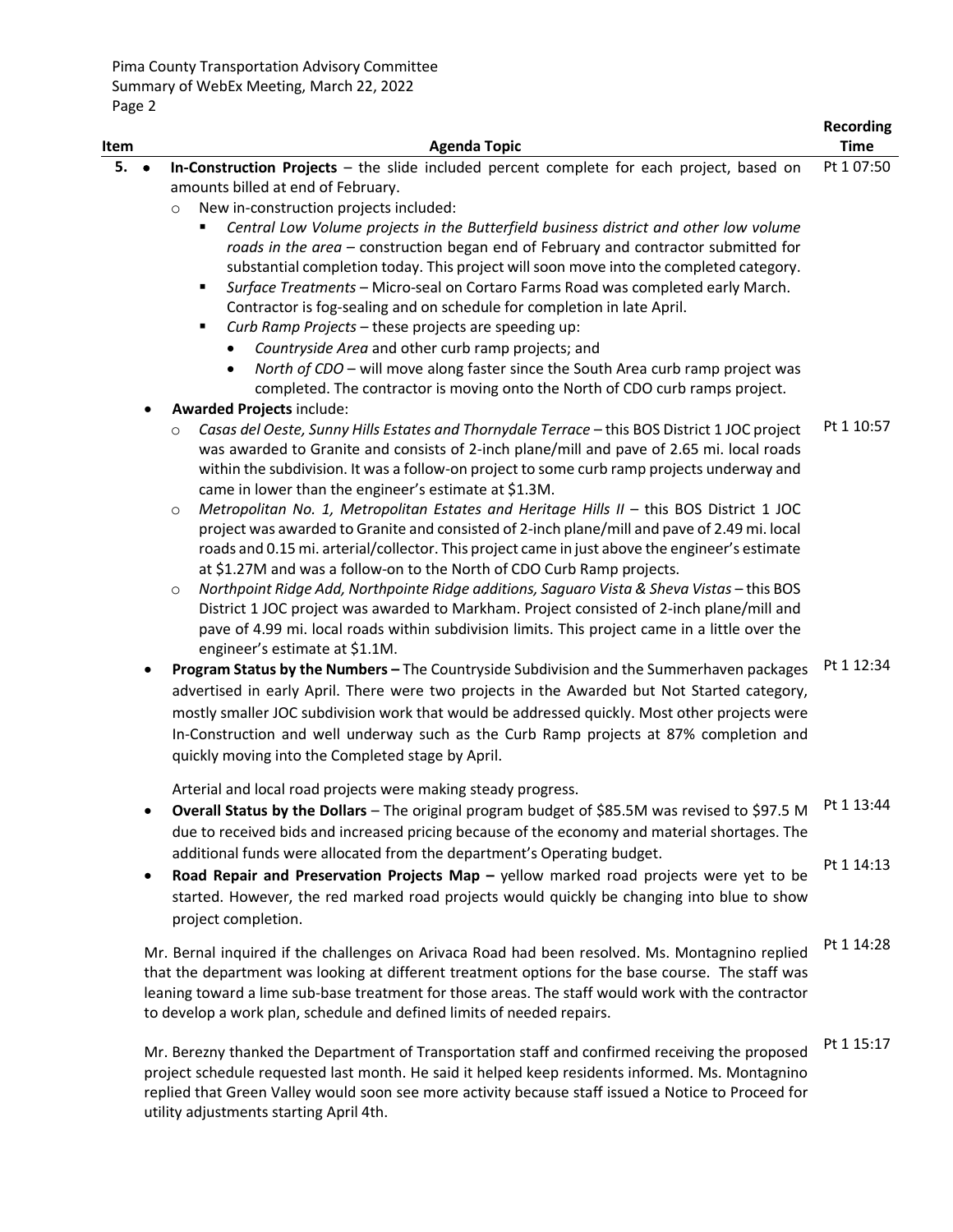| Item | <b>Agenda Topic</b>                                                                                                                                                                                                                                                                                                                                                                                                                                                                                                                                                                                                                                                                                                                                                                                                                                                                                                                                                                                                                                                                                                                                                                                                                                                                     | <b>Recording</b><br><b>Time</b> |
|------|-----------------------------------------------------------------------------------------------------------------------------------------------------------------------------------------------------------------------------------------------------------------------------------------------------------------------------------------------------------------------------------------------------------------------------------------------------------------------------------------------------------------------------------------------------------------------------------------------------------------------------------------------------------------------------------------------------------------------------------------------------------------------------------------------------------------------------------------------------------------------------------------------------------------------------------------------------------------------------------------------------------------------------------------------------------------------------------------------------------------------------------------------------------------------------------------------------------------------------------------------------------------------------------------|---------------------------------|
| 5.   | Referencing slide 3, Mr. Letzkus asked Ms. Montagnino for general details on the 13% in-construction<br>area for Districts 1 and 4. She replied that the projects were in the northeast side of town, in the<br>Prince and Snyder area, coming from the far northeast and working toward the northeast/central<br>area. The contractor was next moving into the Cloud area.                                                                                                                                                                                                                                                                                                                                                                                                                                                                                                                                                                                                                                                                                                                                                                                                                                                                                                             | Pt 1 16:01                      |
|      | Mr. Letzkus asked for general area details for Districts 1 and 4, Areas A and B projects. Ms.<br>Montagnino replied that the 36% in-construction work for Area A was in the north central area, north<br>of River and east of Oracle Road. Area B work was north of Ina and West of Oracle Road.                                                                                                                                                                                                                                                                                                                                                                                                                                                                                                                                                                                                                                                                                                                                                                                                                                                                                                                                                                                        | Pt 1 16:57                      |
|      | Chair Verburg appreciated the progress report and asked Ms. Montagnino how she was keeping up<br>with monitoring all the contractual work with so much activity going on. She acknowledged<br>supportive staff keeping her on track.                                                                                                                                                                                                                                                                                                                                                                                                                                                                                                                                                                                                                                                                                                                                                                                                                                                                                                                                                                                                                                                    | Pt 1 17:33                      |
| 6.   | Infrastructure and Mobility Vision Update - Lauren Fecteau, Traffic Operations Manager<br>Please reference Ms. Fecteau's presentation summarizing the department's Technology-based<br>Transportation Vision and plan to address ongoing multimodal safety and mobility issues including<br>factors such as:                                                                                                                                                                                                                                                                                                                                                                                                                                                                                                                                                                                                                                                                                                                                                                                                                                                                                                                                                                            | Pt 1 18:00                      |
|      | Continued rise in fatalities in the past 5 years; currently a 13-year high throughout the region;<br>٠<br>Drop in peak travel performance causing delay, congestion and queuing affecting travel<br>$\bullet$<br>performance on some roads; and                                                                                                                                                                                                                                                                                                                                                                                                                                                                                                                                                                                                                                                                                                                                                                                                                                                                                                                                                                                                                                         |                                 |
|      | Escalating infrastructure and maintenance costs outpacing current FY21 revenues for Highway<br>$\bullet$<br>User Revenue Funds (42%), Permit fees and licenses (2%), and General Fund Transfer (40%)<br>specific for pavement preservation.                                                                                                                                                                                                                                                                                                                                                                                                                                                                                                                                                                                                                                                                                                                                                                                                                                                                                                                                                                                                                                             |                                 |
|      | Ms. Fecteau briefly discussed the benefits and framework of eight Mobility on Demand Enablers that<br>provide improved mobility options for travelers via technology and integrated transit and signal<br>networks and operations, real-time data, 5G/fiber-optic connected travelers and intelligent GPS<br>transportation systems for emergency responders and traveler-centric solutions. This multi-<br>disciplinary team effort will be in collaboration with the UArizona Center for Applied Transportation<br>Sciences (CATS) and PAG Jurisdictions (Pima County, Marana, etc). They will seek community<br>feedback and conduct traffic modeling through simulation modeling (DynusT) to evaluate return on<br>investment network-wide and offer employer-based incentive programs that educate, reward and<br>recognize employers for providing flexible schedules, telework and vanpool program and rideshare<br>opportunities, to name just a few examples. Ms. Fecteau explained the Vision focuses on utilizing<br>existing infrastructure to implement supply and demand side solutions to optimize complex<br>transportation and mobility issues by using technological advancements and travel equity instead of<br>relying only on infrastructure expanding solutions. | Pt 1 23:00                      |
|      | Mr. McGovern acknowledged the complex issue and appreciated DOT staff having studied this issue<br>for several years. The issue of induced traffic, he said, is an economic benefit or driver when people                                                                                                                                                                                                                                                                                                                                                                                                                                                                                                                                                                                                                                                                                                                                                                                                                                                                                                                                                                                                                                                                               | Pt 2 01:39                      |

can take a certain trip because they can get there easily, quickly or directly. He said the benefit could, however, be overlooked in the detail of numbers and analysis and hoped that an Economic Advisor might be included in the CATS committee as MOD app options were discussed. The second consideration was reallocating traffic from another part of the network that could then affect air quality. There are many issues and he wondered if the studies would consider them.

Ms. Fecteau agreed and said that it would be part of the process for the department to collaborate with CATS, including PDEQ, to review all facets of outreach and stakeholder collaboration. Pt 2 04:30

Mr. McGovern teasingly asked Ms. Fecteau to speed things up because the data would be needed for RTANext discussions regarding widening vs. simply allowing roads to get plugged [congested?] so people used transit, but that would be a false argument. Pt 2 05:17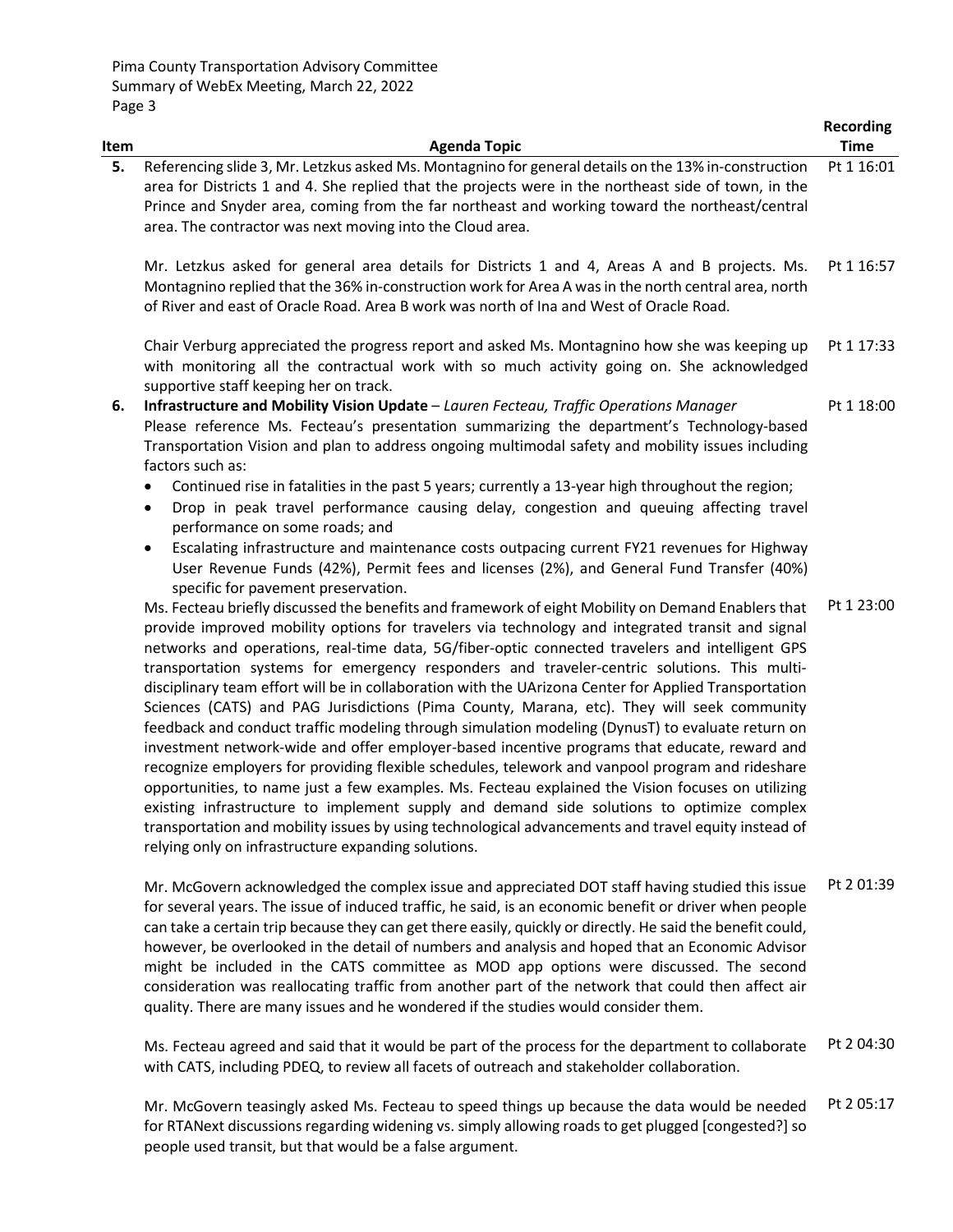|      |                                                                                                                                                                                                                                                                                                                                                                                                                                                                                                                                                                                                                                                                                                                                                                                                                                                                                                                                                                                                                                                                                                                                                                                                                                  | <b>Recording</b> |
|------|----------------------------------------------------------------------------------------------------------------------------------------------------------------------------------------------------------------------------------------------------------------------------------------------------------------------------------------------------------------------------------------------------------------------------------------------------------------------------------------------------------------------------------------------------------------------------------------------------------------------------------------------------------------------------------------------------------------------------------------------------------------------------------------------------------------------------------------------------------------------------------------------------------------------------------------------------------------------------------------------------------------------------------------------------------------------------------------------------------------------------------------------------------------------------------------------------------------------------------|------------------|
| Item | <b>Agenda Topic</b>                                                                                                                                                                                                                                                                                                                                                                                                                                                                                                                                                                                                                                                                                                                                                                                                                                                                                                                                                                                                                                                                                                                                                                                                              | <b>Time</b>      |
| 6.   | Mr. Letzkus appreciated the report and stated that the original report distributed with the<br>Technology-based Transportation Vision last month was thorough and professional. He hoped the<br>focus would be on 'roundabouts' and less on traffic signals. He requested statistics from the last three<br>years be provided to see a three-year trend of fatal and property crashes. Another general<br>observation he made was that the document, though well done, was more of a theoretical dream of<br>what the world could be 20 or 30 years from today. He preferred to see movement toward every day<br>practical solutions such as transportation demand management. Mr. Letzkus said connected vehicles<br>were about 20 years out and he wanted to drill down to practical street- level applications. Studies<br>showed 'roundabouts' reduced fatalities as compared to traffic signals. He felt they are the present<br>and future way to go. Ms. Fecteau said the intent of the Vision was to review supply and demand<br>options to evaluate for efficiency and cost-effectiveness for various locations and get stakeholder<br>feedback about impediments and concerns, prior to going directly for a solution. | Pt 2 05:54       |
|      | Mr. Letzkus requested the committee receive detailed crash data in future updates. He asked for the<br>last three-year trends on fatalities and overall crash numbers in Pima County. Ms. Fecteau replied<br>yes.                                                                                                                                                                                                                                                                                                                                                                                                                                                                                                                                                                                                                                                                                                                                                                                                                                                                                                                                                                                                                | Pt 2 10:43       |
|      | Mr. Bernal asked Ms. Olivares if the Board of Supervisors had weighed in on the report and direction<br>the Department was heading in. She replied affirmatively saying that a similar presentation was<br>shared with four Board offices and they provided feedback. Some questions were about how the<br>Vision, initiatives and strategies would be presented to the public.                                                                                                                                                                                                                                                                                                                                                                                                                                                                                                                                                                                                                                                                                                                                                                                                                                                  | Pt 2 11:07       |
|      | Ms. Free asked if Oro Valley was involved with the County and CATS. Ms. Fecteau replied no, they<br>were not involved in initial meetings. Their collaboration would be a part of the discussion but Oro<br>Valley was not involved in the initial formation or meetings.                                                                                                                                                                                                                                                                                                                                                                                                                                                                                                                                                                                                                                                                                                                                                                                                                                                                                                                                                        | Pt 2 12:39       |
|      | Ms. Olivares added that all jurisdictions were aware of CATS. Marana, ADOT, Pima County and City<br>of Tucson provided dues / funding for the CATS. The other jurisdictions have not done so yet though<br>all were invited to participate and share in the regional data resulting from CATS.                                                                                                                                                                                                                                                                                                                                                                                                                                                                                                                                                                                                                                                                                                                                                                                                                                                                                                                                   | Pt 2 13:15       |
|      | Mr. Letzkus commented to Ms. Olivares that the vision statements would be staff intensive, and<br>wanted to know if there were plans to add staff to the program, else Ms. Fecteau would be the last<br>active Traffic Engineer in the department. Ms. Olivares said Ms. Fecteau was devoted to the initiative.<br>Recruitment were underway to fill the Traffic Studies section leader vacancy and as the effort<br>progressed, more resources would be identified. A Traffic Signal Manager would be added to fill Ms.<br>Montagnino's vacancy.                                                                                                                                                                                                                                                                                                                                                                                                                                                                                                                                                                                                                                                                                | Pt 2 13:45       |
|      | Mr. Letzkus asked Ms. Olivares to put in "a plug" on his behalf so he could participate in Dr. Wu's<br>CATS program. Dr. Wu had said participation was limited to employees of the four government<br>organizations. Mr. Letzkus, however, thought being an active member of PCTAC, was "kinda like<br>being an employee" who could attend the CATS meetings, webinars and seminars free. Ms. Olivares<br>offered to look into it and then added that the meetings were virtual.                                                                                                                                                                                                                                                                                                                                                                                                                                                                                                                                                                                                                                                                                                                                                 | Pt 2 15:24       |
| 7.   | RTANext Update - Kathryn Skinner, PCDOT Deputy Director / Tom McGovern, PCTAC Member<br>Chair Verburg congratulated Ms. Skinner being designated interim director. She acknowledged<br>having big shoes to fill.                                                                                                                                                                                                                                                                                                                                                                                                                                                                                                                                                                                                                                                                                                                                                                                                                                                                                                                                                                                                                 | Pt 2 16:45       |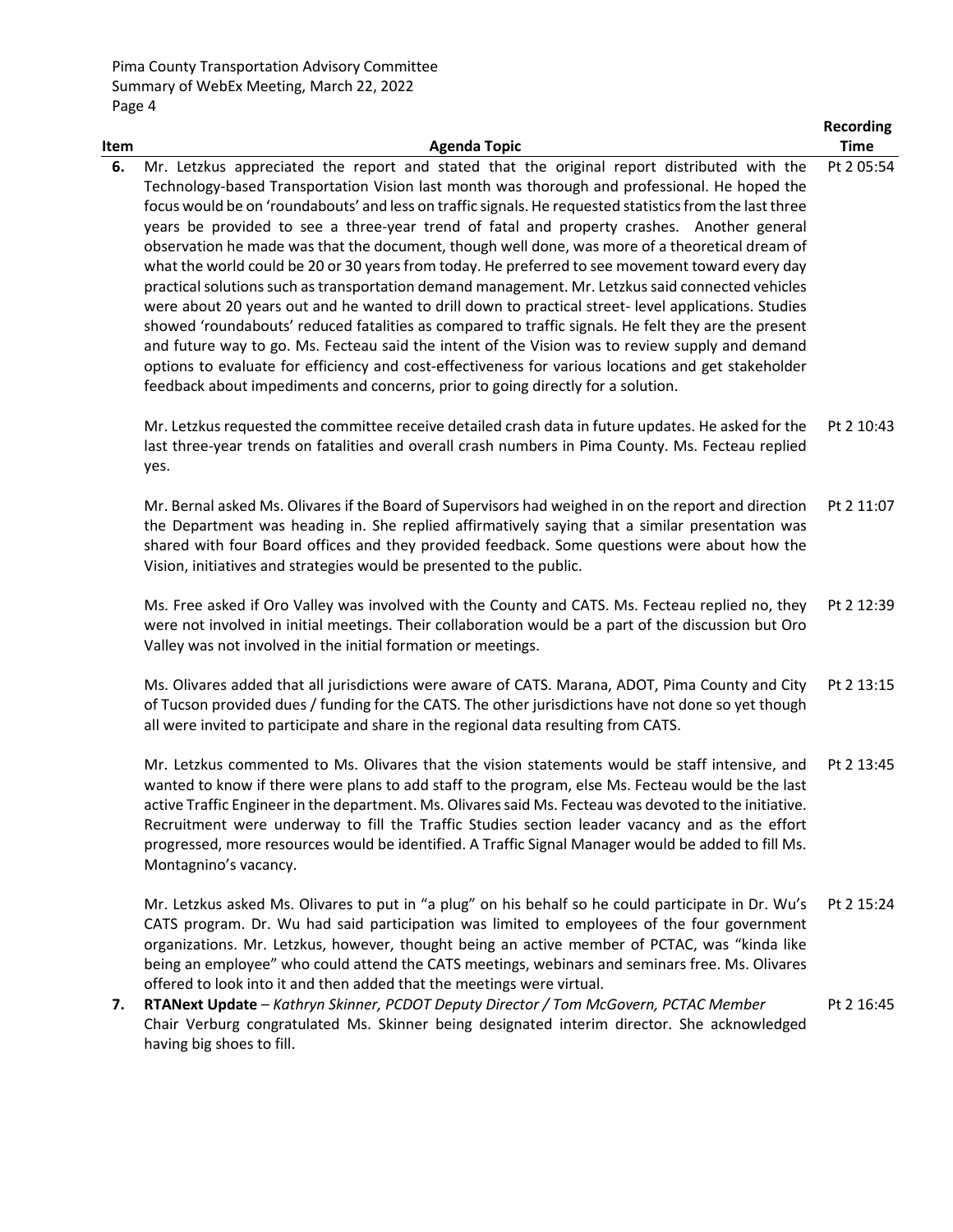|      |                                                                                                                                                                                                                                                                                                                                                                                                                                                                                                                                                                                                                                                                                                                                                                                                                                                                                                  | <b>Recording</b> |
|------|--------------------------------------------------------------------------------------------------------------------------------------------------------------------------------------------------------------------------------------------------------------------------------------------------------------------------------------------------------------------------------------------------------------------------------------------------------------------------------------------------------------------------------------------------------------------------------------------------------------------------------------------------------------------------------------------------------------------------------------------------------------------------------------------------------------------------------------------------------------------------------------------------|------------------|
| Item | <b>Agenda Topic</b>                                                                                                                                                                                                                                                                                                                                                                                                                                                                                                                                                                                                                                                                                                                                                                                                                                                                              | <b>Time</b>      |
| 7.   | Ms. Skinner reported that the next RTA/CAC meeting was yet to be published. However, based on<br>Mr. McGovern's presentation last month, meetings could begin April 4 <sup>th</sup> . The other active group is<br>the Technical Management Committee (TMC) Project Review Taskforce reviewed the remaining<br>roadway projects, discussed scope and proposed changes. They reviewed the City's (Grant to River)<br>and the County's (Orange Grove to Ina) First Avenue Project. The TMC's Task Force were meeting<br>every two weeks. A report on the full package was forthcoming.                                                                                                                                                                                                                                                                                                             | Pt 2 17:10       |
|      | Regarding maintenance funding request for RTANext, Ms. Skinner informed that the County<br>submitted their project proposal list to the RTA in June 2020. It had not been updated since. The<br>request had been to propose roadway projects for RTANext. The County provided a comprehensive<br>proposal with a pavement preservation element. The valued cost on the element was estimated at<br>\$383M to cover the unincorporated portion of the County and would bring arterial/collector<br>roadways to an average PCI 80 and maintaining them for the duration of the 20-year program, similar<br>to what Pima County had been working on with the 10-year plan. A few years into the program,<br>estimates had not been readjusted and great progress was made at improving the network PCI. If<br>needed by the CAC, estimates supported by the StreetSaver program would be revisited. | Pt 2 18:50       |
|      | Ms. Skinner said that in the Fall of 2019, each jurisdiction in PAG presented to the CAC their<br>reflections of the RTANext framework. The County, Oro Valley, ADOT and the City of Tucson agreed<br>pavement preservation maintenance was a very important part of what this community needed and<br>looked forward to getting that done. She added, the CAC would discuss everything proposed to date<br>and the County would respond to procedural requests.                                                                                                                                                                                                                                                                                                                                                                                                                                 | Pt 2 20:24       |
|      | Mr. McGovern confirmed the RTA/CAC would hold a virtual meeting April 4, 1-3 PM. It would be open<br>to the public and the committee. May 2 will be a hybrid in-person/virtual meeting.                                                                                                                                                                                                                                                                                                                                                                                                                                                                                                                                                                                                                                                                                                          | Pt 2 21:34       |
|      | Mr. McGovern said that the maintenance topic had several angles to it. One, expressed by various                                                                                                                                                                                                                                                                                                                                                                                                                                                                                                                                                                                                                                                                                                                                                                                                 | Pt 2 22:15       |

committee members, was whether only RTA projects should be included in maintenance money from the RTANext tax and two, whether local streets belonged in that maintenance funding package, since there was a regional focus for RTA. The questions needing to be addressed were: What projects should be included? Should only new projects be added to RTANext? He added that projects in the 20-year plan would need some work but not total rebuilds, so the amount needed to maintain those approved by the public in the next election may not be the direction the Committee wanted to pursue. There are questions about what exactly needed to be maintained. The RTA, he said, needed to understand where the greatest needs are, what other funding wastraditionally used or anticipated being used, and how RTA money could be leveraged to bring the whole region to a PCI 80.

Mr. Eckstrom reported that he lives in the City of South Tucson (District 2), and unlike larger Pt 2 25:06jurisdictions, it lacks the technical expertise. He is interested in pavement preservation. In May 2006, the jurisdiction teamed up with another for an item up for election. He asked if the new members of the CAC were in place at the RTA because he was looking for creative ideas to help the small jurisdiction. He hoped Messrs. Bernal and McGovern, two capable engineers and active members of the CAC, RTA and TMC committees, would make themselves available because he thought it was important to take care of small jurisdictions who do not have representation from disadvantaged marginalized communities of color.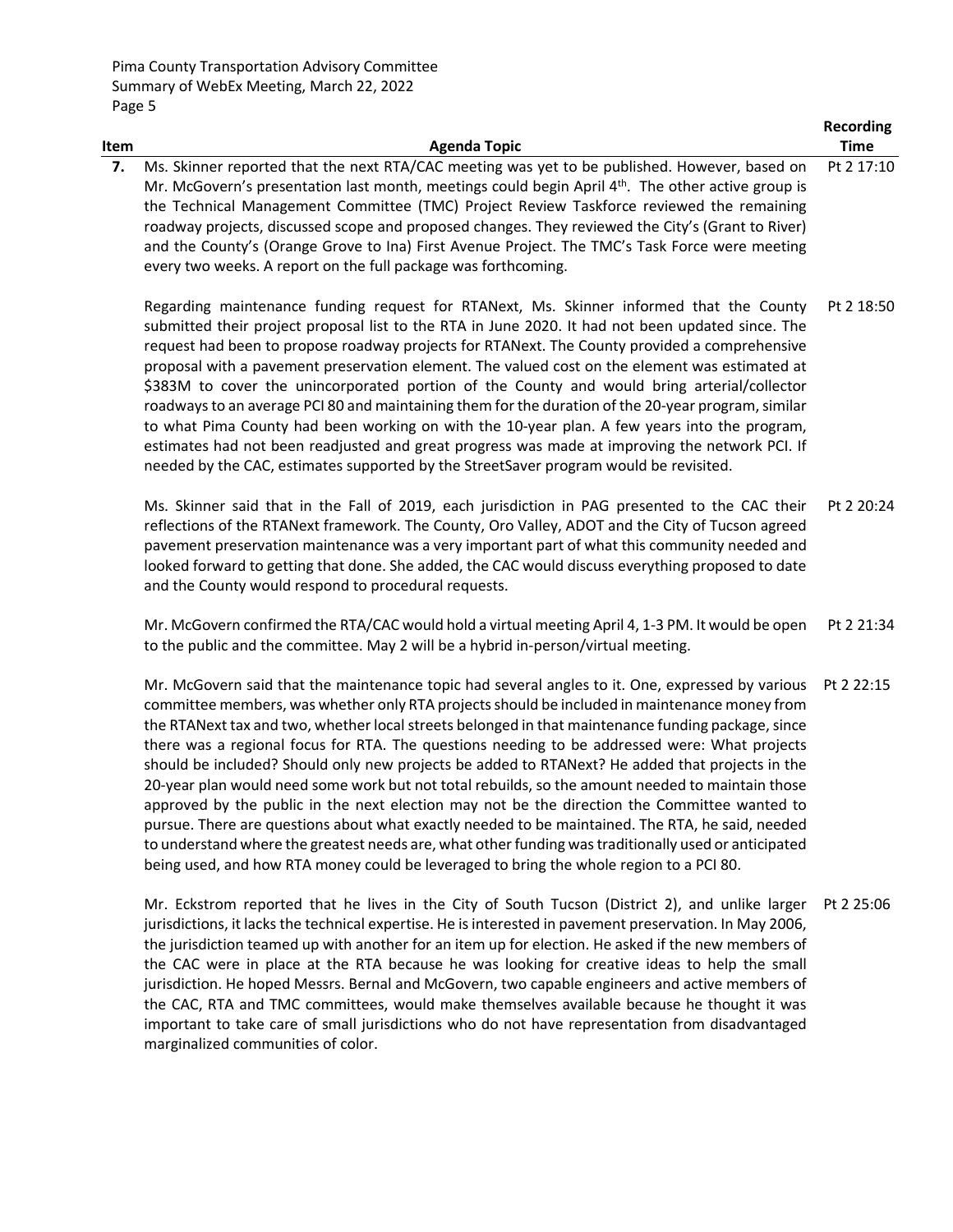| Item | <b>Agenda Topic</b>                                                                                                                                                                                                                                                                                                                                                                                                                                                                                                                                                                                                                                                                                                                                                                                                                                                                                                                                                                      | <b>Recording</b><br><b>Time</b> |
|------|------------------------------------------------------------------------------------------------------------------------------------------------------------------------------------------------------------------------------------------------------------------------------------------------------------------------------------------------------------------------------------------------------------------------------------------------------------------------------------------------------------------------------------------------------------------------------------------------------------------------------------------------------------------------------------------------------------------------------------------------------------------------------------------------------------------------------------------------------------------------------------------------------------------------------------------------------------------------------------------|---------------------------------|
| 7.   | Mr. McGovern replied that it was good input and said the CAC, when asked, after the 3-year term, if<br>they wanted to continue and 22 of the 35 members agreed. The Board recently appointed 10 new<br>members but lacked representation from the Pascua Yaqui, Tohono O'odham and South Tucson. The<br>number then became 32. The RTA Board committed to finding 3 more. In the meantime, he thought<br>input from the City of Tucson and County District 2 would help. The previous Chair of the RTA was<br>the Mayor of South Tucson.                                                                                                                                                                                                                                                                                                                                                                                                                                                 | Pt 2 28:25                      |
|      | Messrs. McGovern and Bernal confirmed their willingness to assist and Mr. Eckstrom was<br>appreciative of their help.                                                                                                                                                                                                                                                                                                                                                                                                                                                                                                                                                                                                                                                                                                                                                                                                                                                                    | Pt 2 30:23                      |
| 8.   | Topics for Future Discussions - Ed Verburg, PCTAC Chair<br>Chair Verburg requested topics for future agenda items be emailed to Annabelle Valenzuela by April<br>8, 2022, in advance of the April 26, 2022 meeting.                                                                                                                                                                                                                                                                                                                                                                                                                                                                                                                                                                                                                                                                                                                                                                      | Pt 2 32:00                      |
|      | Mr. Berezny requested an update on the pavement treatment testing on San Joaquin Road. The last<br>survey data PCDOT posted was done in May 2021. Ms. Olivares replied that the update would be<br>available for next month's meeting.                                                                                                                                                                                                                                                                                                                                                                                                                                                                                                                                                                                                                                                                                                                                                   | P2 32:06                        |
| 9.   | Call to the Audience - Ed Verburg, PCTAC Chair.<br><b>EXECUTE:</b> Kenneth (Scott) Wright - La Canada Foothills - Mr. Wright is worried about the pavement in his<br>neighborhood, which is rated poor or failed. Signs went up last month that pavement work was<br>going to be done. However, the work was for pavement to the north and south of La Canada<br>Foothills area. He spoke with PCDOT Melissa Cancio and BOS District 1 office Kate Hiller. He<br>learned that this might be an opportunity to put in a request for next year's plan to have the areas<br>included in next Fiscal Year's planning for resurfacing.                                                                                                                                                                                                                                                                                                                                                        | P3 00:03                        |
|      | <b>Briana Zorilla</b> - Loma Alta Estates 1-20 - (read into the record by Ms. Valenzuela)<br>I want to address the terrible road conditions in my neighborhood Loma Alta Estates and the<br>adjoining neighborhood of Orange Grove Park. We are bordered by Harelson / Cross schools and<br>several churches. The amount of traffic going through our neighborhood is substantial and only<br>Band-Aids have been made to cover the potholes and deteriorated asphalt. My car is currently in<br>the shop, 2021 Model, for a damaged strut caused by our roads. My husband's truck had electrical<br>issues from the rattling caused by the poor condition of our roads. My property taxes have risen<br>to epic proportions over the years and all we ask is to have a nice road so our kids can ride their<br>bikes and our cars won't fall apart! We need action now every neighbor I've met has commented<br>on this issue.                                                          | P3 03:47                        |
|      | <b>Example 1</b> Brian Horch - Recently moved into the area northeast quadrant of Ina and La Canada. For the<br>past two years, there has been a band-aid, one pothole after another fixed on that road. I have<br>family that lived in the quad off of Zaragoza and they have had their road resurfaced. I believe our<br>roads handle significantly more traffic and are significantly more in disrepair. As well as out front<br>of the school on the crosswalks, some kids can be injured on the crosswalk. I request that the<br>northeast quad of Ina and La Canada be added as a priority to next year's fiscal cycle for full<br>pavement restoration.                                                                                                                                                                                                                                                                                                                           | P3 05:03                        |
|      | " Scott Rice - I also live in the Orange Grove park neighborhood off Ina and La Canada on that<br>northeast side. Over the years, we have watched the pothole division do what they can to repair<br>these roads but what ends up happening is that they actually create a bump. It may eliminate the<br>pothole, but it creates this bump and it is extremely rattily. We have a middle school. We have<br>Harrelson Elementary and Cross. We have four churches. The Church of Latter Day Saints is<br>extremely busy on the main drag of La Oesta, which gets multiple busses a day feeding into the<br>elementary and the middle schools, including after school events such as sports events. Heavily<br>trafficked areas including the stretch of San Martin that goes from all the way across that entire<br>Orange Grove Park neighborhood is heavily trafficked with school busses. There is also a<br>community pool. There is a lot of traffic. The road is pretty atrocious. | P3 07:29                        |